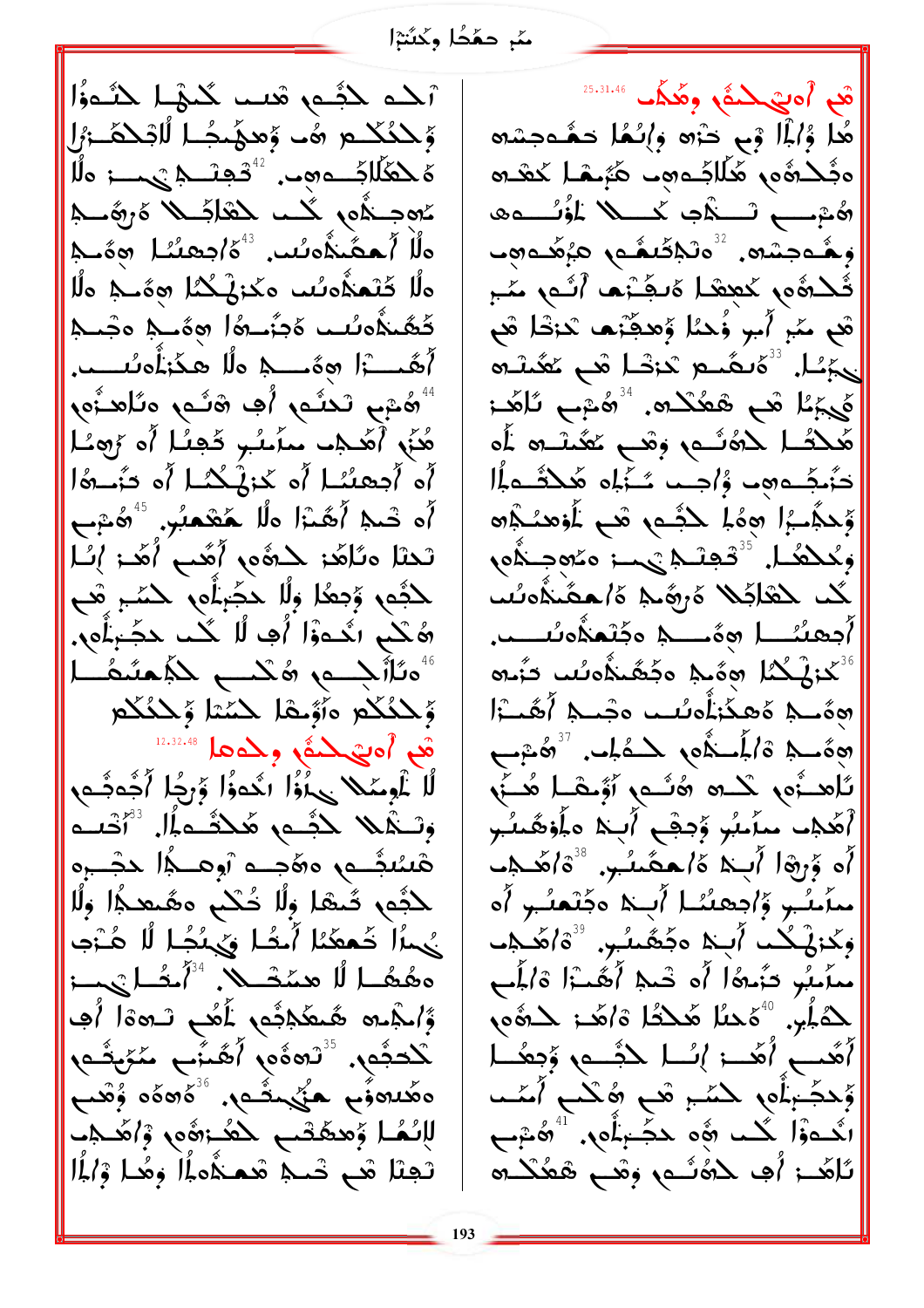مِّن حفَجًا وكُنُثَوْا

ەتبەگىمەھە كىگىم ھئىلەك كىم هُنُّم وِلًا هٰذَهَ حِنَّمٍ.  $^{\text{A}^{\prime\prime}}$  دَجَٰ إِلَيْ مِنَ أَسْلَا وتَبْهِ رَجِئْنًا وِهُـْتَوْهِ وَلَا يُحْمَدُ كَلَـْهِ أُمِر رَّحِنْنَـه نَجكُــلا هَيُــُـالِمَّا. ۚ هُهَ وْ؎ وِلَا سُبَمِي مُحْشَرِ مْحْوَمِ وِهُــْةِ لِكَعْسَفَلَّا تَجِكْلا هُسْفَلًّا اخْدَفِكْلَّا ثَـــلا بْهِـــزة وْالْمِــــوْهِ بْ كَــــوه هَيْـــب تَرْكِيخْطْــه كَــــــرَه هَــَمْــــب كَنْمَـزْ/ئــــمْ تجحكُم حُلْبْرو قع أەلىكىگە وشەمئىگە 19.29 حِبًا مِّي يَعْمَد هَ/هُ: حَدِيُّهِ, أُهُبِ أَهُب أَهُـ: إنُـا لِكَمْـهِ وَلَا هُعَصِّــ حَزُا ۚ كَجَـبِ هَــْمِم هَــبِ ۚ رَجُــٰما نَـجـمَــم<br>ٱلۡا هُـْمِم ومَـُـٰٓا لّاجُـل وِحُجَـبِ ٱمــُـٰـحِ يَـٰبـن وَّاجُا كُثِّمِ هُكْبٍ أُفِ حَـُّا أُحِـهُلُم مُجْبِهِ. ٱلْجُلُّ يُهْدَ وُسْمِعْ كَجِنَّوْهِ ەقٖۡݣَـْـْبُم وِكُتِّــِ مِمَـٰـٰٰٓ ۚ لَــُ م هُوِمَّكُنَّى هُم هُنْكَم حجُبْ! همَّدْا لَكُمْ وَٱبْلَاهِ لِمُلَوَّهُمْ.  $\int_0^{21}$ مَكَنَّا يُحِبَّ وَّاجُا همَّىم هُىجَا ەهُسْا حَدُّەر هُكُمُا أُڢ حَـٰٓا لَّاـتَكَــع وَرُجْـا هُـْسَـاً. َّلُّا هِءُا يَہِ: أَجُا ؤُلُمْ لِاِنُ**مَ** ٱلَّا ثَكْلُو<br>وَّىلًا ءُهوشُه كُلجُال <sup>33</sup>وِجُكْتُمَا بَعْضَ: لْكَجِــزًّا أُسِـبِر وِّهتَكَــز لَّاجُـــل هَء وِلَّا هكَكَرْ كَجِزًا لَّا هككَرْ لَّاجُـا وهُـْرِؤْهِ. أَكْتُبِ أَكْتَبِ أُكَّدَ إِنَّا كُثِّمٍ وَكُبِ $\vec{\lambda}$ ومُمَكْمِدْ تُعَكِّسْهِ هَضْرَمْضُمْ لِمُطَمَّعِ وهَبِؤُب أَسِي كَذِهِ مَيْسًا وَجَحْدُكُمْ وَ

ەتكىم ھىسبرا تېخىشىم كى ھ. أَنْ أَحْدَثُهُ مِنْ كَلَّحِتْهِ الْمُنَّمَى أَمْكُم وِتَـالِمَا هُـزَهُومٍ وتَعتَــب أَنَّـومٍ كَــزِ كُنُّبِ أُهُبِ أُهُدَ إِنَّا ۖ كَجُّمٍ وِلْلَّقَّـٰهِ ۖ مَّــــوّ0ها مَتَّـــمَّـــبِ أَنَّـــم مَنْـــمَّــــز لعُعْمَد أَنُوبٍ وَالْهَالِ حَقَيْهَا وَلَوْلَمِ أَه وَٰلِكُمْ تَالِماً هَدَّـــب هُكَنُــا لِثُمِّضِهُورِ كَكَحِبًا هُنُورٍ. ۚ هُوَّا فِي وَّدَه وَهَنَّه سُبَعَه وَهُ الْهُنَّا خَسْلًا خَاسِرًا هَجُسْنَ الْمُأْلِّينَ الْمُتَصَارِ مُتَحَالِّكَتَ: هِهُا هِلَّا هُجْـــِـهِ هِهُا وَتَذِكْــَــَــهُــ َّضْنَاْهِ. <sup>40</sup>ُفِ أَبْنَاهِم هُجَّبِلا ههُه ههُجْا وِّجِهُ هُكِمَّا وِلًا هُجَّب ابِلْمَامِ أَيْلًا حَنْهِ وَإِنْمُا لِمَنْ أَهْدِ كُمْهِ هَعنَدُم، ثَاجُا هُنَى حَدْبًى أُهَٰذ أَبِ: كَتْ حَكَجِلًا هُنُا أَه أُبْ كَتْمَا ثَلابُم.  $\int_0^{242}$ هُ: كَلاه شَهُم لا هَلاَه كَب أسبط وُحُسندًا هرهُ هنسًا مِمْعُهُا وَّى مَعْدَدەت هُنْزە كَمْلا نْاْھْتْھَنْدُرە وِتَنْمَلا فُزِهُا حَرَّجِتُـ , "وُهُجُـ ءوب لِمَسْدَهُ وَكُدْمَ الْمُسْرَأَالِ هُمْ يَوْرِدُ لْمَعْسُدُوهِ وِكُثْبِ هُكُمُّا.  $\mathbf{a}^{44}$ مُّزُمْزُامُّهِ أَهَٰذِ }ِنُا كَجُمْ وَمِعْكُمُوهِ كَــلا<br>ثَكْلَهِ هَنْتَهِ. \* أَلْمَ وَبِ تُلَهَّـٰ: كَجِبُرا هُه حَكْتُه وَهُـٰ; هُـٰهَـٰ، كَعْـٰلِهُۗا وَسِمَّاْ لِمَعْعَمَا لِكَجِبْرا وَلَاهِدِهُ الْمَ وَهُنْزَهِ ةَسِمْنَزَا لِمَشْكَلِّكِ هَكْتُمْكَا هَ كَعْدَوْا. "تَبَالْمَا هُنْ هُ وَكُحِبُرا هَ ه حَمْدَهُمْ وَلَّا هُجُمْ دَجِعُحَـٰهُۥ وَلَّا عُـٰٓءَ ۖ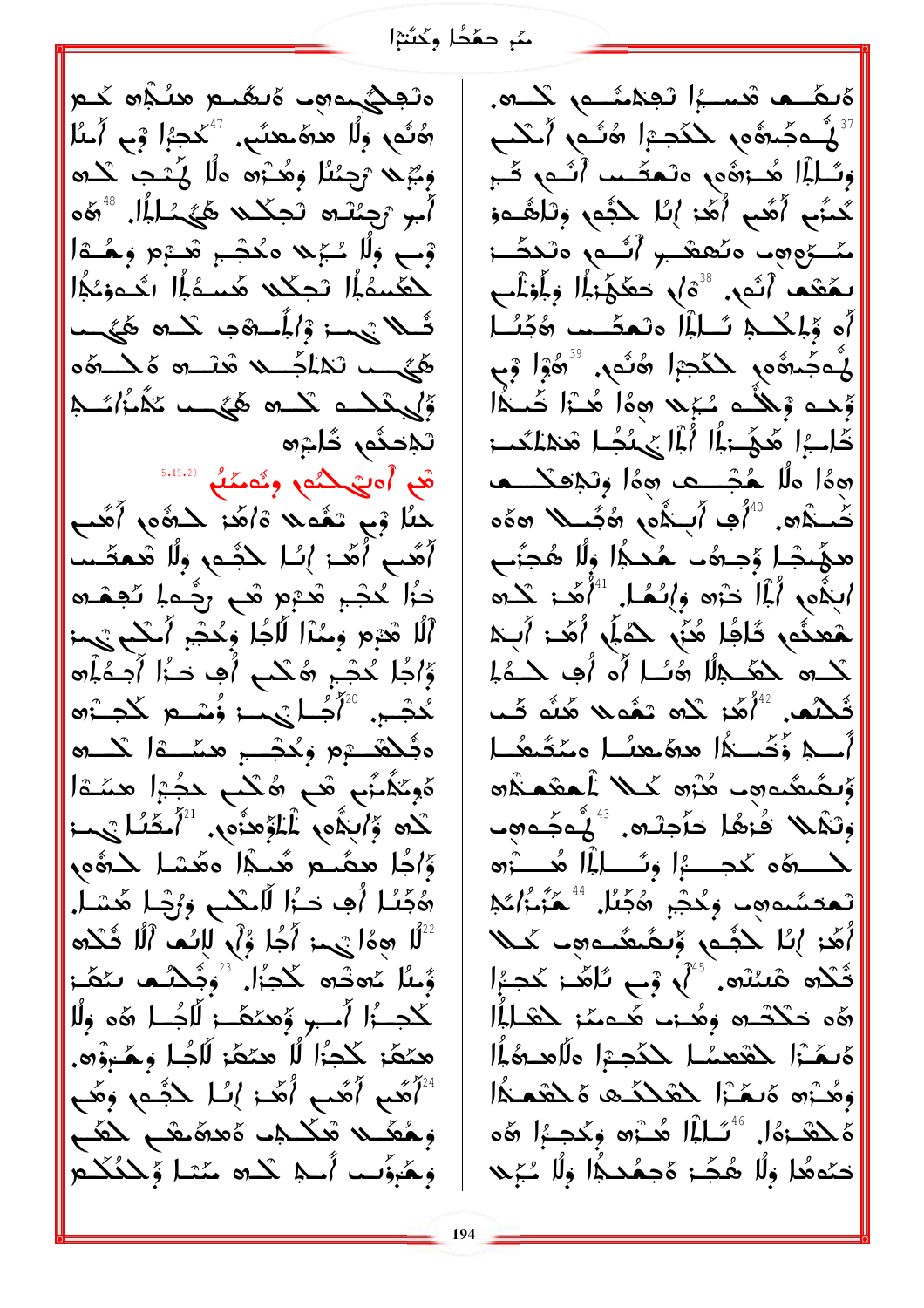مِّن حمَّدًا وكَنَّبْهِ ا

مِمْعُلِ أَحِدٍ أُهِنُومُا أَلَّا حَدَّمُنَا دَّاجُنَا لكم لسُمَّا وأَهتَهاً \* هُــداْل أَـــدُه، أَهْ مُعَامَلاً } كَــدَا الْمَــدَةَ الْمَــدَةَ الْمَــدَةَ الْمَــدَةَ الْمَــد كُنتُكِبَ دْهِزًا هِدْهِ هْدْفُوْلِ خَزِنُهُا هْمِ شَعَثَتُمْاً مِمْ تَعْنُونَا مِكْتُمَاً ەھَـــ مَـُـعـــا ەلاەـاُا ەھَـــى شَەۋەھُنــا ەڭاڭا ەھى كَھلُا ەرُھئا. ﴾ ھـرُم ة/و هُــومَهْ: حكْسر كُرْتُهُـا وتَعــدْا لحدَّمُّا دُهُا وهُـداًا. ثَحْلُـم وُسْـع وَحِكَمْكُلا مُوَتَعُدًا بِعَجْلًا وَْسِيْلًا وَّكُلُّ وثَكْلُم سُرِْيَة حَكَّوَكُمْ وَكَحْفُظْ هُنا مكَّنه وُهِجَةَا \* كَرْكُبْلِ رَبُّدُووُ الْكُحُبْ مُنْهُلِ وَكُنَّفُولُوا ەقىدگۈكلا ئىنىل ۋىلايل. ەڭبو ۋاھْد هُذَهِ هَـمَكْـسُا. هُـماْ هَـمْا هَـهْ كَـمْ ەكْتْرْھ وْھْفَىْبْ. أَنْتْقَا وِفَّى -ّْا وُتْقْتُو ەھْكلىرىسى. ھُكْسُل ئەھُل ۇھكىل ەقىدائىسا خالخۇا. قىۋىلا وھَداًا وِحَـالمُدْهُا ـمْسِدًا أَــكَاهِ مِـ. ٱوْهِ هَٰتْـا وْبٍ وَهُوَهُـــهِ مُتَبَلَّا وِنُوتَكُفُنَــا هَتَّبِهَا دُهَّى دَّعِيْهِ أَلَّا. دِءَم هُنَّى تَعْمَدُ حَدُّوْهُ مَا مَوْمَثْمًا هَيُتْلَمُّا مَدَّمَد وهَــَزَوْ كَمِــلا هِنُعِيدًا هَزَّمِــزَلَٰمَ الْمُ مكلا مئثا مدأوقتا وتعما وأوؤيد كَمِلًا هُدَهُ/لَا وأَوْدِقُمْا هِأَهُدْ. أَمْا إِمْا كلاً وأحسُنُ هُمْ وأسعف على هُوِحْدِهُــهِ فِي اللَّهِ وَالْمُكْلِّمَا وِهُتَــٰهَا ٱلْا وِمَتْا هَـٰدُهُنَّـٰمٍ وِـهُـُمْـِ لَـٰدَهُ٥ مُعْطَرُ هُ/فَ كَعَنُعَـٰهُ! وِقَبِ شَـٰهُ

هَدءُا لِكُمْدَا. أَأْهُبِ أَهُبِ أُهُدِ أَهَدَ إِنْبَا لمثَـــم وُالمِــُــل هُـمـــدُل أُڢ هُــُــل أَجْمِدُه أَهَدِهِ وِهُمِجْلِ تَعْعَدُومِ هُكْدُه وِّجِسْتُهُ وَجَلَابُ الْمُسْمَعُ الْمُسْتَمَرِ وَحُمْعَكُمْ تَسْمَى. ۚ أَمْثَلُمْ يَهْمَ وَلَاجُلْ أَسْمِ سَنْتَلَ خَصَنَّەتْدە ، مُجَبَّلُ مُمجد أُهِ لْكَجِبُرَا وَيَسْوَوُهِ مِنْسًا خُعِثُوهُمْ. لْعَلَيْهِ وِنُحْدًا كُتّْبِ أَفِ وَّسُلًا،  $\zeta^{27}$ أَوْجِبْهِ هُو فِي وِلِمُعَا لَا غَلْوُهِ وَمِنْهِم َدَهُوۡۤا وُٰآٰٰٰٰٰٓٓٓٓا مُحَمَّا اُمَّٰٰٓٓہٗ وَجُحَدَّہُ و أَسْلَبَ وَجِعَجِسْرًا أَنَّسَمٍ تَعْعَدُسَمٍ هُكْدُه. فْقَصْفُ أَمْكُن وُحَجّْبِهِ لْجُــٰجُل كَعْنَعْــٰدُا وِمِّتْــا هَا، كَـٰــِــِ وَجْحَجُوهِ شَعْجُلا كَلْعَنْعَتْمَا وَوَّسًا \* ممّر حمّكُل وكتُترل

هُكِيسًا لَا ٱيْٓا ٱللَّهَسَّـ تَكْتُ هُمْ

فْحَيْحُا. رُضْاً إِسًا وَجِبِ وِلْمِعْصَمِ أَنتَس، وكملا أَسْلَبِ ووُهدًى، لَا ـأهةا دِّمْا لِحَقُّمٍ أَسِ هَٰذِهَا وِإِنْقُا وِهَدُ الْكُمْكُمْ كَثَيْرُهُ وَبُرُوا بِمُعَصَّدَةٍ فِي مَحْمَدَ فَي مَحْمَدَةٍ فَي مَحْمَدَةٍ فَي تَعْمَلا جَز أَهُنُوا مَحَمَّوْ كَلا مَجَالًا هأهَد: أو حعُدا هَذَبِ: أسم هَدهأا وهُمسمُلًا. ضَمَّزُوْا هُذَا هُدَا وَلَحْمَا كُحِنُسًا هِمُوَسًا كُمُعُمُّدَاً وَوَلَ وْ﴾ شَدْهِشَـت شَوُشَـا شَـع فَـهــءُّا. سُلِّفَ وَدَٰاتَ لَاهِ هَيُّبٍ. وَأَبَّ وَّوَسُلَّا ثَكْهَ نُعْمًا هُم فَيُّ}. تَعْلَمْ لَـْ 10\$ دَٰاحُـا ممّمُـا. حـزَم حدَّى دَاحُـا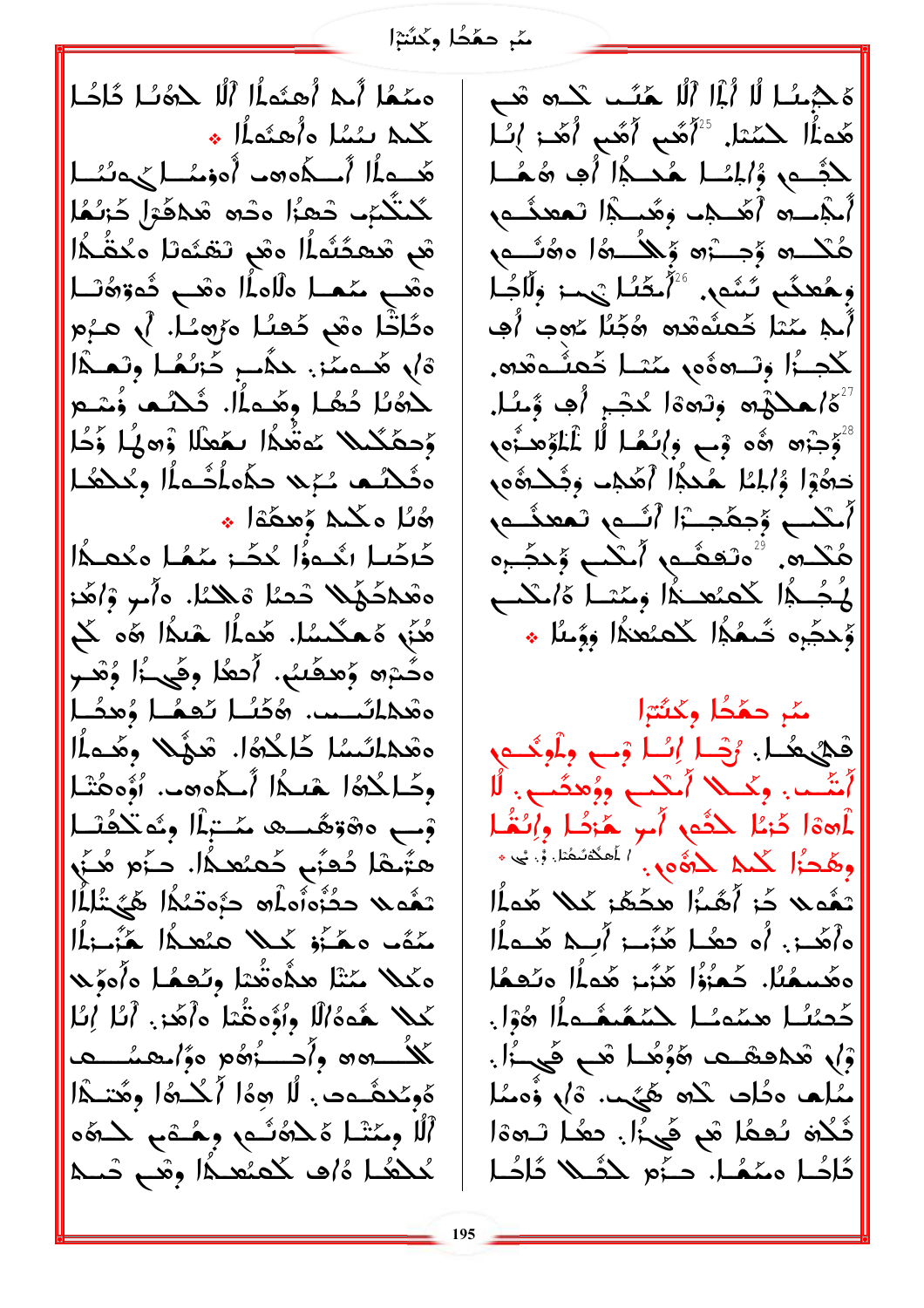مِّن حمَّدًا وكَنَّبْهِ ا

لْمُحَـٰلِ لَٰلِ هِهَٰلَ وِلْكُوْهَـٰلِ هَوِكُحَـٰـٰٓءَٖٮ حٌتمُــــدًا أَــــــدّەمــ أَلَّا حَدَّاتْــــا ەَ كَلُوُّتِمْسا ، ھُە . لِّھُمسز . كَتْتَسَمْع وهُنْكُمْ كَمِيْكُمْ أَوُّمِيْتُمْكُمْ وْأُوتُسْمِيْهِمْ لِمُقْعِظَةِ أَنَّهِ. أَقْتَهِمَا وِقُدْنَا كَمَلًا حٌتهَا. وِتَحِهْلَ هُبِ أُوْحُـا. وُوصُوَٰتِوُّومِ .<br>مَنفَوَٰل حُنْ هُ \* وُودُنُـا وِكْتُــْ أَــْـدَ أَـــدْ ثَوارُنُـا لْمَمْتْدَا هَ لِمَعْنَـٰهَا أُسِي وْاهْدْ هُـٰزَب كَمْنُى وْمُسْمَدْ هُدَيْتُمْ ، هْمْسَنْ مْكَمّْسْمَا ، وِوُّەدْسۇھَ ، سُەھ ھُـمىُّا ۞ كَلاَحُـتُّە مَمْتَمْهِ وَحُدُدُ مَكْهُ كَلَمْ لَا يَكُنَّهُ فُدِهِ هُدِهُ مِ وَهْبِ سَيُرْزِلُ وَصَدِهُوْا ثَلْلُم مُكُلُّفٌ. وَٰإِلَّکُمْ 200 %َلَّکُمْ ألْتوم وتحكمكت ملائم وتحتوا لْحُشُّــه مُمْلًا هَ لِحُثُمْ هُـمُـــا أُســـو وْاهُـــز كَتْݣُطُ وُٱلْكُنْتُمْ \* شُنِتْ نْحْقُّوتْ أُەزەمُـُـا أَهَٰـز. ەَ كَعَّنَـدًا وَبِ مُـدە َّدْمُاْلِ. هُدَوْحُدًا وْمِ ۖ كَمُونُه، وِهُـٰكُمْ دهَ مِعْنُــداُل مَكْفَــْـداُلْ هكعـــه مَتَنْــ \$0\$. مُهكَـــع عُملوُّلْــل كُــتَّــل. أدهُـــا ومُبْنِــــــــ وُمعْنــــا حتَيْمِـــا ەُحعْقَــدُه/ أەھعْتْــا وِتَوْمَعَــدەُهن. هُكِّـــِ مُبْنِـــبِ كَنُنْـــثَالِ حَقَّـهِ وَحُنْـــا ەكرىكشۇ ا ەداۋەسىدا وكتۇسى مَكْكُمْهُمْ إِنْقُمْهُمْ مِنْتِهِمْ كَمَدْ مُحَتَّبِ هُوَه. هُكَنُّا صَـٰكُم شُـُمَمُّهُ فَعمُها ووُهجُها خَايُجِنَاه هَرِهُمِكَا 

مُتمْلَ. لَا تُعجَب تشْا هُ/ف لَا تشْا هُ مُوَ اللَّهِ عَنْ الْمَحْمَدُ وَقَوْمًا مِنْ اتَّصَرْكُمْ وَقَوْمًا مِنْ مَنْ هُعْمَصْبُ . أَسْرَ هُلَّاتْنَا أَنَّـهِ يَجْمَعُ |وَحِنَتُهُا وَأَكْدَوُا هُدَيَّى وَ وَوَوَهِ حَنَّتُهُا<br>|وَهنُعَدُا فَقَا فَقَدَ مُحَدٍّ وَ اللَّهِ عَلَيْهِ وَاللَّهُ وَ هأهَد: حَعُدَلًا. أَمَّا إِمَّا صَحْحَاً مِمَّتْا ەھّے ۆھھَىھّے ئىب آقے بھُـمل. وفْلا وسًا ةهدة هُم تُسَا لِمُكْلِم الُّ العَدْم أَ. شَمَّهُ قَوْمَ هِ هُنُوْ كُلًّا نُهْمُع مُّتْݣَا وِهْمٍ هُدْرًا حَقَّوْصَلَّاحٌ حَامًا ﴾ [هـ مستحدة 15] وْبِ أُهوَٰنا كَمَالًا هُنُما وَحِشَمْتُمَا وُهنَّم كَلا هُدُا وُهمَّسُا هُأَهَـ:. رُجًا إِمَا وَبِ وِإِوْكُمِ أَمَنُتٍ. وَكَمَلاً أَسْلَمِ وِوُهتُمِ لَا ـأَ96 دَّنْا ۖ لأَشَمِ. أسبو هَزْسًا وإِنْغُا وِهَجَزًا كَبِيهِ لمصفَّع، أَيْهَم، هناك من أبره ثمَّك هُده ۚ ههُو . هُكْنُا افْ أَكْلَهُا لَّاسْكُم وُوقَعصہ حتمۂُے بی ، هُمُسلُما کَعْصُرِه ` اُ<br>بِلَعْدَمَقَنَا، بْ ی \* كَتْݣَ هُجَبًّا وُهِنْعَـٰهُا وَلَا هُنْجَاءَاْلَا هَدهَ هُنُداً جُبِياً هُبُعِدًا كُلِّي وُودُنُا وُودِيُ كُلْإِسْنَ وُحَنَّرِهِ هُبِ حَكَّمَة هَدُه هُمْ وَهِ مَعْدًا لِلْهُهِ وَحِتَّمْهَا أَنَّهِ \* وَُّوسُكُمْ كَمِ هَيْ أَلْهُ هُتِكُوبِ. ٱلْلَّا بِهَّنَىٰ لِكُمَّا أَكْدُهَ لِكَبْعَدِ لِكَنَّهِ مِ لُهمُعُل هُحفُهِجْرْتُه وِاُلْحُمُّا لِمُنْهَاء وْْوِيْكَا لْحْتَمْ حْثَى آرَا وْحَقُّوصْبَا هُتمَٰى هَى مُعۡدَلَا وِؤۡشَـٰهِ أَا. وُهۡدَٰٓتُـٰا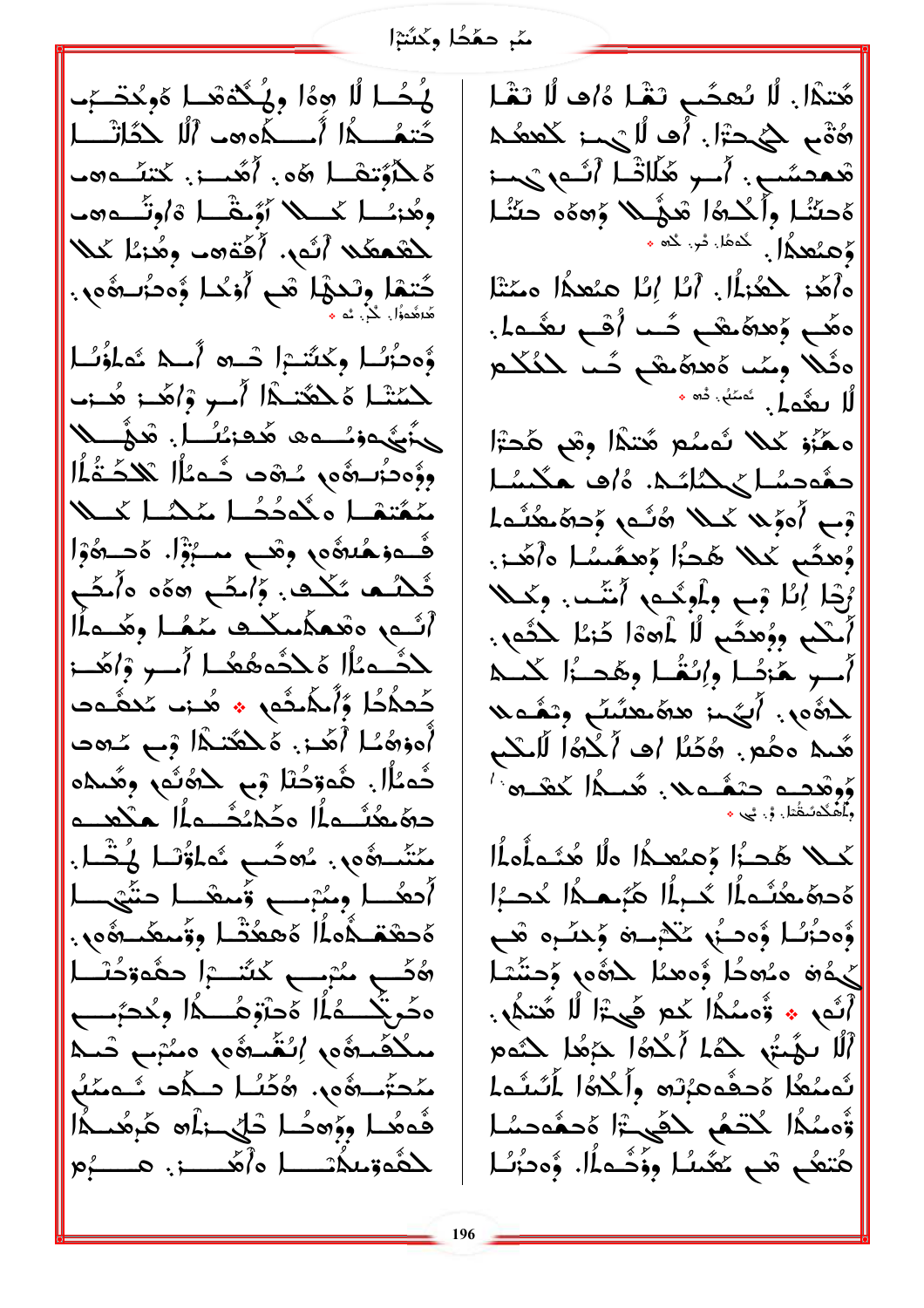مِّرٍ حمَّحًا وكُنُبْزا

ة/وَحِيَّى كَلَّقَتَا وَهِدَهُ حَصَّى كَمْعَ أَهِنْوَا لَلْمِطُ وَأَنَّكَ وَسَعْلًا ثَنَّةً وَوَّضُلُّ هَٰٓ هُمُوْسُلُو هُنَّوْيُهُمْ الْمُحَارِّ وَمِسْرًا لآلكله سبرا وهجفك ربكماه ەتىقكى ولمحتَىل كىلا ھَجُرْل وكُـزِيلُرْف. أهُدْ كُلُو، أَو أَبِيْدِمُلْلِ آيكِ حَكَب للْخَزِلُف كَمِلًا قُلُّهُووا هَزَمَهُا رُبِعِ هُه وِحُابَهِ ٱلْبِ وُّمسُمَّا وِثَٰلًا حَقَّ أَخْذَا وِحُمْلاً فَلاً. أَوَّا تَعْقَمْت شَيْ هَٰەتصە /ُە ھَٰىعُنُّەلُمە حَرَّہُۥُ ۚ ﴿ مَدَّمَنُوں کَ لًا أَمد هِوَّا شَعَب مثَوَجًا وهُمَعُنُومًا. لْا هُجِعًا «ەَسْمُبْ رِجْجُماْلْ دُٰلْمُنْظَ وَهَٰـٰهُـٰ ۖ كَـُنَـٰهُا وَخَفَـٰاً. لَا هَوَا إِنَّـٰهَا وتعڤـــــــمعا لَاهُـــــزُا وهَـعْنُـــــملُّا وَهِدهَ مِعْنَا هُم مِتْبَوْلِ. هُدُلا وأَحْدُهُا مَتْمِ أَئُدٍ. وَكَبِئًا هَٰٓئِمِهَا تَوَحَّط أَهُّزُا هُلَا كَحِنُّا هُزَّتَّا هُوَهُ مَّب يُده انْ مَدْمًا أَهْزًا هَدَا لَحْمَدِهِ مِنْ أَحْدهب وحُـزِمُّا لَحِـمِ أَهُــهِ وَكَـلِّهُا كُم مِعْكُمُ صِنْدَدًا. هِمَّدَ مِكْرُو لمزحتهن ألمعَمْ المعَلاهُتَهِ. وهُا وْالمَعْنَمُهِ شَيْرًا. لَا لَهَمَّى لَهُ وَالْمَدَّةِ مُدَدُّـا وِحُىنُـدْهُوم. وقَدْنُـدْ هُنُـا أهــزُا مُدَدُّسُــا مفْــومُــم مُـــوتَـلا هُ تَكْشَلُ. أَمَكَ هَيُخْلَلُ وِكُحَبُّبٍ وَْءَفَتُرْلَمْ ەرتَكەمُا ھۇككەۋە ، مىن ۋب غَمِّمُا هُكُمَّا حَكْرِبٌ وُمِحَيَّا خَكَتَتْ الْمَحَمَّدُ أَسَّبٍ. حَزَمٍ هُنَا وُءِدَٰٓئَا کُمْ حَبُرِيَّنَا هَٰه ٱلۡلَّا وَ۠وَدٰۡٓئُمۡا مُّوَدُّىٰٓا ۚ هَٰوَ وَقَدَیۡكُمْ ۖ لَا

وِلْمِكَامِلُفُمِ حَلَّةًا هَبُشَا. أَلْمَرْضُو لحَكَتُتُ إِنَّ قَدْئُ لَهُ وَكُنَّ أَنْقُسُبَ أَلْمَلْمُسْسِعٍ وُودُرُسِيوْهِ وَهُشَيْدًا وتَعَوْيُكُــــكَمِّهُم ٱوْهَــَ وِلْكَلِّحَـٰتُــــــهِ هُوَدُنْسَا. وَتَدَكَّفُتُ لَاهِيْرُهِ مِمْسًا وأكسفا فه وهُصْمِه سَهْمُ الله وكلأها ةسرال هتحقا هم همَّسُا سكُك مُتنمَّا وِمُعده حُملًا هُدَّوه. هِ زَحِمَا مَدَ مَعَهُمُ لَا مَدِ دَعِبٍ وَ إِلَ لًا نَحوهَ! جِوَا خُملُوْنُا. لَا شَعِكَاهِمَبِ وُّەدْ:تْل. ەھُكْب شُلَّا ەْشَــۃُمُّا. لَّا هَداً هُـتُو هَ مَّف. 16 أُسُـه هَــرْت وۡحسِـدُا وِمُهۡعُمُـا مِـكُـفَ حَتَّـهِ وَمِ ة/لمَمْعًىـد و حَمَـا مَكْمُرُامَّد هُووَحَسَا وڤَهڤَزَهُب مكُك كَتُنْتِزاً. ءُهڪُب ثَماوُّنَا وُّمنُسُّا مِثْميُّا وَّحُـا. مِثَــٰلا أهَــدَــد وفُــِيحَــــو تُصفَــل كَـــــْزَوْلَ. لُدَّبَ مُـُّرُه الْمَعْهِشُـه الْمَعْصَم هَى مِتْبَوْا خُمتُالِ مِكْمَثُمْدا. هُكَنا لَّحَغُّدًا وِكَنُّبًا هُنَّمٍ مَّزْهِ أَا هَشَمْ ا هَمْ وُوصَيُّ وُسْعَكْتُوهُ وَإِنْقُتُوهُمْ. وَوَكُمْ عِنْهُمْمُا وِوُّومُكُمُّا وَحُكْبُوْهِ وَوَ ەھُەمُلىھُەم أَىكْىغ گېلا. أىر ۋاھَٰ: فَىكِفُوهُا أُوزِرُهُمُا. وُومُكُما وِكَاتْلُ ءَآؤَتهَا هُوِلَٰتُحْا هُدَكُهُمْ ۖ حَمَّتَكُمُاْ هَعَنْنَا هَعْسُمْ لِلْهُبِ وُوَتَسُلُّلُ هَنَّنْالِمَا وِّىنْسُا هُوِشُمْعُكا. هُنَا وُهُـا لِحْقَكُمْ هُـزًّا يَحْبُدُ وَأَهْدِ. هُـال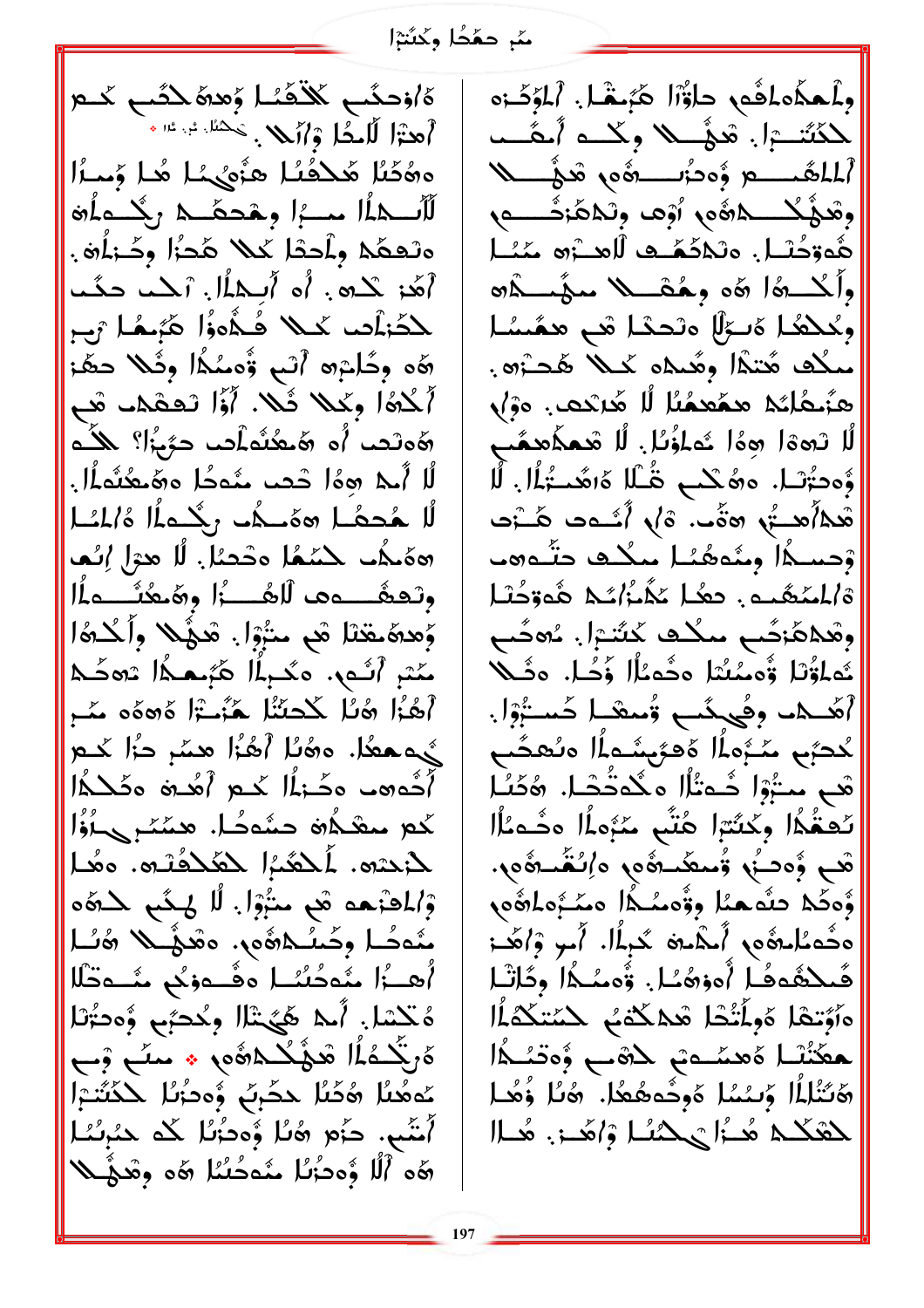مِّن حمَّدًا وكَنَّبْهِ ا

رُجْاً إِسًا وْبِ وِلْمُوكَـٰهِ أَمَّـٰب وِكَـٰلا أَسْلَمِ وِوُهِتُمِ لَا ـأَ30 دُّنُـا ۖ لِأَعْمَلِ أسبو هَوْشُلاً وإِنْهُما وِهُجِبُّا كَمِنْهَ  $\mathcal{A}$ دُّه).  $\int_0^{\infty}$ الله بَعينَ مِنْ مَسْرَبَهُ مِنْ مَسْرَبَهُمْ مَسْرَبَهُمْ مَسْرَبَهُمْ م مَّىمِ وَهُم رُوُّمُلُ أَبِي كَلاَّمُوا لَّاعْكُبِ  $\tilde{\mathbf{q}}$ وَّوِهْجه حَمْعُه $\boldsymbol{\nu}$  هُمَذَا كَعْدَه  $\tilde{\mathbf{q}}$ هُوَ وْمِ أَهْنَنَى لِحَقِّمٍ حَقَلَهُ وَهُنَّى وَّسلَ أَسْلَمِ وِهُمَكَاسَنَكَ حَعْلِلَكُمْ وِهُنَّىٰ وِمُنُنَّبِ لَٰا نُبِوَّىٰ لَامْكُنِ وُوِهْجِهِ.  $\mathcal{L}$ مُحِمُّـــا وِرُهُ مُــــَٰزٍ حَقُومُ ُـــا $\mathcal{L}$ ەْجِعُلَّا وِوُّىم هَٰلَاجْا ەْجِعَْرْنَا وُݣْدَهُا سُمْ هُم حفَّصُا هِ مُحبَّا وِجُعمَّسُا ىقُەھُــە گــەمبِّە. "ەھُـتْئِــى مىب أَسْلَم وِتَعْمَلُمْنُنَى وِسَّيْنَ لَجْمَعِهُمْ كَعِدةُهِ، أَجِسْرًا خُجِسًا لْلُووْكِدِهِ وَهُنَّهِ. َّدَٰٓاٰہُۥ ہ۞جُنُـا حَجَّـٰآجُــہٖ كَــٰم هُــَہُ لىدەۋا, <sup>8</sup>اھەّە ھ*اجُىــلا* ھىجَىلَى م*ىّب* لمسِّبر حَمْلًا هُكُم \* هُم فَرْحَقُمِهِ وَحَكْتَمْا ۚ..... أَهُدْمِ جِهَدٍ وَمِن شَكْلُهُمْ إِنْشَارَ لْغُدِهَـــٰ; ۚ هُكَـــلاً هِهُ أَ هُمكُـــهِ كُجِئْدِمَا أَمْحَكَنْكُمْ وَأَوْمَ كُمْسِمْ خَيِبُلَا مُنسَا لِمُكُمُّا هُمحَفَّــهِ هِهَا كْمِلًا هَٰلِكُمْءِٱمْ وَٰلِلُّهُۚا. ۚ وَٰإِنَّمَٰبَ مْدِيقُومٍ مِّدْمِكْمْسٍ بِهِقَو وَهْدِيشْنِسٍ ەَھرَّىنَى لَادْفِعُا وَجْلَاهُ | ھَزْمِ كَنْفُـا وكعفا هوب أوشم فمكمم هُجَنِّم هُنهُم لِمَكْمِلْعُمْ! وَجُلْتُوم هفكله هوا محملة وأوم للكفك

وْْمِمْكُا وِكْتُبْهِ حِمْمَكْلِ مِكْرِيكُمْلَا هِهُوَّمِنُسِم كَمْسُوْهِ. ۞ أسبو وْاهْسَة مصافح وشخش حفاف المستألم موثة هُدْنُنَا. وِمُوَصًا كُلُّفَ كُلِّ هُوْلِ وفَائِل كُمْ وِتَحْصَرِ وَكُلُّمْ حَمَّتْنَا ۖ هُ كُم كُلّْمُومِ ٱلْلَّهُ وَ كُلُّو هُـومُلًّا. وَّسِعْداً أَوْمِ وِيْحِدُووُو ۚ كَسَدَّوْلَ هَذُلا وِوُّەسُـدًا وِاَوُتِـهْـا هَتِي هُب حزَّەدَّتْل ەُرتُكْەُلُّا وِكْحَرَّبٍ وَّحْفَـل مَكْكُسِيةُوبِ. هَكْشُوْا كُمْكْتُمْعَ هكْسُل سُمِد كُمْ وُهِ مُنْا كَمِلًا ؤُسِعْدِهِ أَنُبِّعُبِيعُووُوهِ وأَهْدِ. تَتَمَلَّلَا لَّكُلُّهُ هُنَّهُ وَتَعَضَّمَتْ وَّمَعْظُلِ لَكُمَا هُنَّهُ \*<br>حَكَمْعُلُمْ لِهُوَ \* فَيَعْقَلُهُ \* إِنَّسَ \* ەْللُك كَمْ وَسْلَعْ وَمِعْ سَوْلَ شَوْيَالًا أَشَّبِ وَقُصِعَنِي وَلَا تَهْتَدَا أَنَّسَهِ هَلَاهُد: سَلَّمَلاً لَحْقُهِ هُنَّهِ حَقَّه بمفط وتسلفه ومفكر وتعف لِهُ مِنْ مَا اللَّهُ مِنْ مِنْكُمْ مِنْ مَدْمِدًا مِنْ مِنْدًا مِنْ مِنْدًا مِنْ مِنْدًا مِنْ دَّمْدُےaی وُأُکُّب سُنُّلُہ هُکِنُّےاْ وَهِجَٰىحًا لِحَقَّى قَبِي هَـرُم لَّوَهِـُـدَّهِ<br>وِحُلَاهُا بِـ <sup>مَمَّــ</sup>ٍ بِـهِ جَرْءِ دَّمْ وَّسطَه، هَيْشَالَ مَعْكُمَّا وَحِدُّه كَذَا هُـٰٓئِم هُوئُـُـدِهُم هُبُـُمْـا لْكُلَّلَا كُلِّ وُّمِيْقَا هُمِلْنَا مِنْمَعْنَا රු රි⊿්ඨාීය අවිශ්වේ. ∫ිඥා → هْمْ أَيْهَٰذَا وِقَّمْ هُدْ هَنْدُمَا وَجْهَا أهجة تُنعُمْا السلطة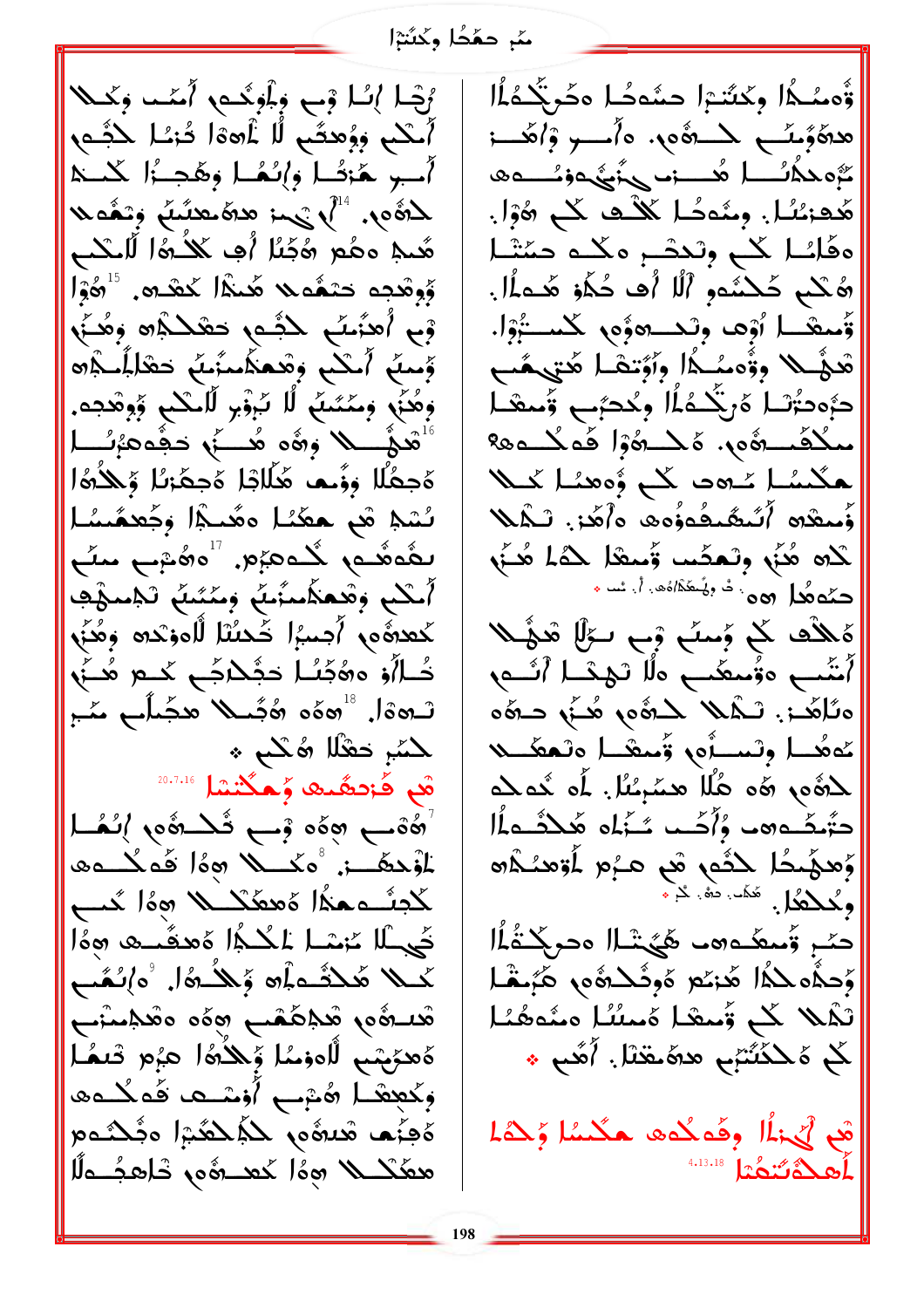مِّي حمَّحُا وكَنُبْزا

قُمْ هُــا. هُ لَهُنَــدُا حُـدَــ أَبــد رؤومنه رڤى مُعارَّة الْتُكْبِرِرَة الْمَتْعَوِفَ  $\stackrel{*}{\sim}$   $\sim$ دُدةَىلًا وِهُنِت مُحمَّةَت للكَتِّبُس أَنَّست كَتْبُمْ ذَاتْلَ دُٰا وَلِللَّٰہُ!. دھُت مَحْدَةُ لَمَ أَولًا مَحْمَوْمًا حُمْ مَّتَحَبُّبُ \* لًا هُــ;ت تَعجَـــــلا حـــهُ بــ حَــ;1 هُــلًا وَقَهُــف هُدَٰا، وَّادوَّىّ دُرِ هُ: أَدوَّا کَے دوَّسڤَدَكَب حُكْمْ أَهْتِي حُكْمٍ. حَقُلًا هُومُنْا حدًىأا وحُددَا وحُمعَنْا وهُـهم حُـ; مَنْـل هعْـقْلْ وِكْتُـْ وَفَوْهـو قْبِ كَتْتِمِيهُ وِكْبِلًا. كَمَلاً وَلِيَعْمَدُ دِيْهِم فَي ُو هُدَبِ هُوهُدٍ. ـ أُوكُدٍ شَـهوُا هَــم هَوُهُتِيهُ٥﴾. أُبِيهِ وَاحِمُهُ٥وَمِيهِ وِهْبِ وْائْلًا فَيِينِ أَهْ وْهْبِ هُـٰدًا. ۞ه حٌب ههَٰۃا ۃُ∕نُا حُم… هَ حُمُّۂِلُّا حُب <u>နှစ်ရာ စုံးကို န</u> إمنُرُبُل. حمُلًا. هُومُبُل هُودُنَا هُزَدُورٍ كُبِ أُهِدُا نَعِمُا. ولًا أسك تحسرَم وهُـــولَمو كُـــد أســو فَيْءَ۞ وهُزْمًا. لَٰا هُـدَلَٰوْ كُـد خْدَـٰا ەلْمْنْىدا. أسو وكْىملُو گىم ئۇھى وَهمُسُلٍ. هُـا وِهُـعُبٍ إِســدُهِ كُرِجُكُماً الْهَوْسَا رَجِّكُمْ حَكْمٍ. وُٱالْلَا إِنَّا وَهُدَهَّحَـلًا إِنَّـا هــرُم حَـام ۇھمُسُل ۋە ممُحْف كُبْ سُقْحُب ﴾ لْحُمْ يُسَمَّلُ ۞ . ۞ وُسَجُّلَ لَّا تَسَجَّلَ لَّا ـٰلَـٰهَـٰذَا أَنَّـٰهِ . هِلَّا ـٰلَٰٓوَٰهَا أَنَّـٰهَ . هُٰذَا لَمْ لْمَكْتَبْهِ. وِكْعَنْعْدُرِ مُنْبُو. تُسْع فَيْ تَسْتَوْهِ بِهِ مَعْسُلِ هِـْلَا وَّسِعْلِ.

فَيْجِبُزْا وَجْعَفْ بِهِ فَيْ وَقُرْسُوهِ. ``ە دە وَا هەُلِ هِنَّى أَوْلَى حَرَّهُا وَهِعَدَه مْكِمُ اوْهُنْكُ فَكُلُّوهُ وِكُعْنَبِ خَلِعَّمَـٰ لَهُ مَوْسًا هَ/وَهُتَـا. "مِمَّىـْلا وُووْجَــا حُجْـــ ووهُا كَلَــٰهُا خَامــۃِوه وَقَدِيْدِهِ.  $\frac{1}{2}$ هُجَبُّا وُإِهِ هَي سُبْدًا وَكُلاً يُحْمَدُوهُ رَشُدُوْوَا أَن وُّءَهَدًا هُنگُابٍ وَهُوَ وَهُنَفَسٍ كَنْمَلاً فَنُسَوْءُ ەفْزْهُم «ەە ھْدەُە ئُەزەھْنا ەُ/ف هَٰاوۡۤا ىُڪِعَىٰ ۞ەَه.  $\stackrel{13}{\check{C}}$ ىڪ ۞ەَه وۡب أَڢ إِنَّـٰهَا ۦُرُّهُوءُۭڷا أُمَكَـٰـٰٓ وَهُدَكَّاتُـٰـٓ وَهُمْ مَعْدَهُم كَمَلاً هُلُوْاً وَتُدَهُّدِهِ ضُعڤته وِهُــَمْ، تمُسمِــه تمــه أَسْلمب وَّإِنَّكُمْ مِهَمَّ خَدَّةً مِنْ مُعْتَمَلٍ فَلَاجُكُمْ لَا تُكْبِرِ أهنَّى وَهُوَ هُوَهْيِيٌ لِلَّهُو خُمْعٌ وَ وَبْعُدِيهِ أَسْلَ وِهُدِبْنَ كَدِيْدِ وَالْأَسِيرِ وَهُمْ أَيْسٍ هُجِدًا حَدَّوهِ فَيُحِزُّا مَنْهِ مُثَّەمُ ُـــا فَت تُـهنَـــا فَهمْـــه هەُا هڤىەًا وٖكجَبُب ۞ە %وٓا. تَأَهَلنَا هَـٰلَوُا هَ٥ خُـمُـٰلَ هَ/هَـٰۂ كَـُهُ٥ مِ لمثمُّــــــــــه مْعـــــــٰكُودٌ لا إِنْــــــــا هُ لِمَقْهِ كُلُمْ مُبْرِيهِ إِسَٰا أَبِنَاْهِمٍ قَهِبٍ اَمَعِ أَبْكُرُ وَهُمْكُمْ وَهُمْ وَاللَّهُ مِنْ أَمِّهِ وَالَّذِينَ هُه وُمُ لِمَ هِهُمْ ذَلِهِ وُهِمُا شُعْمَا ةالمِسْنَمْلا حَكْسَرَةُهِ، هِمْقْمَلا أَنُسَهِ، ەكر ھگىسٌم ەَقِقْتُم جُرْهە شَم جُبْكُمْ هُو \* مَّدٍ حقْحًا وكَتَّةَا